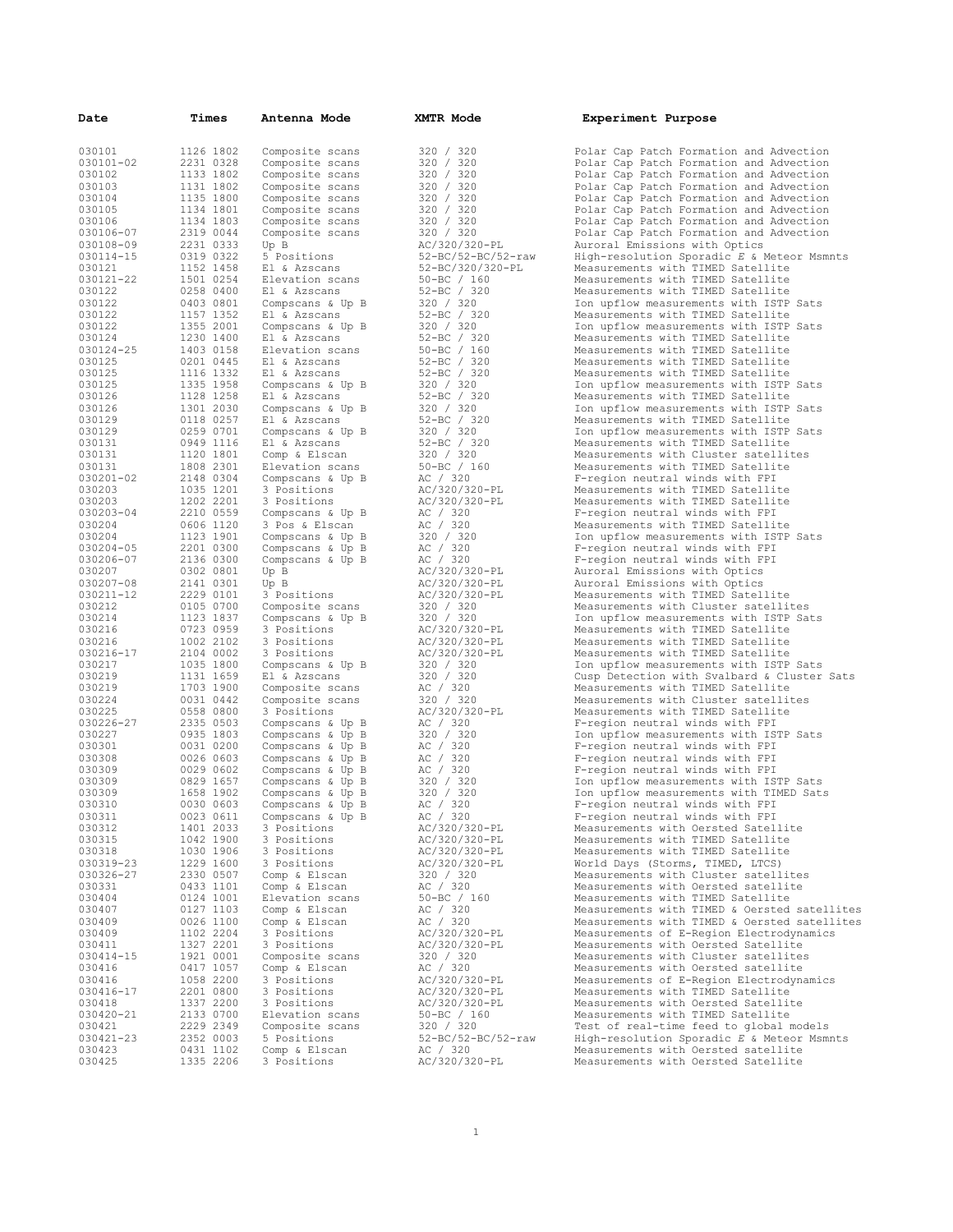| Date                | Times                  | Antenna Mode                    | XMTR Mode                      | Experiment Purpose                                                       |
|---------------------|------------------------|---------------------------------|--------------------------------|--------------------------------------------------------------------------|
|                     |                        |                                 |                                |                                                                          |
| 030426-27           | 1929 0003              | Composite scans                 | 320 / 320                      | Measurements with Cluster satellites                                     |
| 030501              | 0734 2003              | Comp & Elscan                   | AC / 320                       | Measurements with ISTP satellites                                        |
| 030502              | 1256 1933              | 3 Positions                     | AC/320/320-PL                  | Measurements with Oersted Satellite                                      |
| 030506-07           | 1926 0429              | 3 Positions                     | AC/320/320-PL                  | Measurements with TIMED Satellite                                        |
| 030507              | 0431 1032              | Comp & Elscan                   | AC / 320                       | Measurements with Oersted satellite                                      |
| 030507              | 1524 2201              | Comp & Elscan                   | AC / 320                       | Measurements with ISTP satellites                                        |
| 030509              | 1253 1931              | 3 Positions                     | AC/320/320-PL                  | Measurements with Oersted Satellite                                      |
| 030509-10           | 1933 0604              | Comp & Elscan                   | AC / 320                       | Measurements with ISTP Satellites                                        |
| 030510              | 1828 2359              | 3 Positions                     | AC/320/320-PL                  | Measurements with TIMED Satellite                                        |
| 030511<br>030514    | 0001 0802<br>0353 1032 | Comp & Elscan                   | AC / 320                       | Measurements with ISTP satellites<br>Measurements with Oersted satellite |
| 030516-17           | 1254 0201              | Comp & Elscan                   | AC / 320<br>AC/320/320-PL      | Measurements with TIMED & Oersted satellites                             |
| 030527-30           | 1222 2359              | 3 Positions<br>Compscans & Up B | 320 / 320                      | World Days & CME event monitoring                                        |
| 030531              | 0008 0801              | Up B                            | 52-BC/320/320-PL               | Solar Eclipse & CME event monitoring                                     |
| 030601              | 1039 1901              | 3 Positions                     | AC/320/320-PL                  | Measurements with TIMED & Oersted satellites                             |
| 030606              | 0332 0946              | Comp & Elscan                   | AC / 320                       | Measurements with Oersted satellite                                      |
| 030606              | 0948 2205              | 3 Positions                     | AC/320/320-PL                  | Measurements with TIMED & Oersted satellites                             |
| 030608              | 0939 2300              | 3 Positions                     | AC/320/320-PL                  | Measurements with TIMED & Oersted satellites                             |
| 030615-16           | 0832 0102              | 3 Positions                     | AC / 0                         | Measurements with TIMED & Oersted satellites                             |
| 030620              | 0330 1002              | Comp & Elscan                   | AC / 320                       | Measurements with Oersted satellite                                      |
| 030622-23           | 0645 0001              | 3 Positions                     | AC/320/320-PL                  | Measurements with TIMED & Oersted satellites                             |
| 030624-26           | 1236 1601              | Compscans & Up B                | 320 / 320                      | World Days                                                               |
| 030628              | 0327 1203              | Compscans & Up B                | 320 / 320                      | Measurements with Cluster satellites                                     |
| 030629              | 0426 2100              | 3 Positions                     | AC/320/320-PL                  | Measurements with TIMED & Oersted satellites                             |
| 030701              | 1232 1957              | 3 Positions                     | AC/320/320-PL                  | Measurements with Oersted satellite                                      |
| 030701              | 1958 2102              | 3 Positions                     | AC/320/320-PL                  | Measurements with TIMED Satellite                                        |
| 030702              | 1830 2110              | 3 Positions                     | AC/320/320-PL                  | Measurements with TIMED Satellite                                        |
| 030702-03           | 2112 0401              | Compscans & Up B                | 320 / 320                      | Ion upflow measurements with ISTP Sats                                   |
| 030703              | 0404 0602              | 3 Positions                     | AC/320/320-PL                  | Measurements with TIMED Satellite                                        |
| 030704              | 1830 2059              | 3 Positions                     | AC/320/320-PL                  | Measurements with TIMED Satellite                                        |
| 030704-05           | 2105 0202              | Compscans & Up B                | 320 / 320                      | Ion upflow measurements with ISTP Sats                                   |
| 030706              | 1158 1829              | 3 Positions                     | AC/320/320-PL                  | Measurements with Oersted satellite                                      |
| 030706              | 1831 1935              | 3 Positions                     | AC/320/320-PL                  | Measurements with TIMED Satellite                                        |
| 030708              | 1223 1859              | 3 Positions                     | AC/320/320-PL                  | Measurements with Oersted satellite                                      |
| 030708              | 1900 2001              | 3 Positions                     | AC/320/320-PL                  | Measurements with TIMED Satellite                                        |
| 030709              | 0228 1601              | 3 Positions                     | AC/320/320-PL                  | Measurements with TIMED Satellite                                        |
| 030709              | 1604 2101              | Composite scans                 | 320 / 320                      | Measurements with Cluster satellites                                     |
| 030711              | 0235 1000              | Comp & Elscan                   | AC / 320                       | Measurements with Oersted & Cluster satellites                           |
| 030712              | 0329 1958              | 3 Positions                     | AC/320/320-PL                  | Measurements with TIMED Satellite                                        |
| 030712-13           | 2000 0456              | Comp & Elscan                   | AC / 320                       | Measurements with ISTP satellites                                        |
| 030713              | 0457 1003              | Comp & Elscan                   | AC / 320                       | Measurements with Oersted & Cluster satellites                           |
| 030715<br>030717-18 | 1151 1831<br>2026 0456 | 3 Positions<br>Comp & Elscan    | AC/320/320-PL                  | Measurements with Oersted satellite<br>Measurements with ISTP satellites |
| 030718              | 0500 0858              | Composite scans                 | AC / 320<br>320 / 320          | Measurements with Cluster satellites                                     |
| 030718              | 0901 1402              | Compscans & Up B                | 320 / 320                      | Ion upflow measurements with ISTP Sats                                   |
| 030720              | 0229 1004              | Comp & Elscan                   | AC / 320                       | Measurements with Oersted & Cluster satellites                           |
| 030721              | 1327 2003              | Composite scans                 | 320 / 320                      | Measurements with Cluster satellites                                     |
| 030721-22           | 2005 0102              | Compscans & Up B                | 320 / 320                      | Ion upflow measurements with ISTP Sats                                   |
| 030722              | 0434 1301              | 3 Positions                     | AC/320/320-PL                  | Measurements with TIMED Satellite                                        |
| 030722              | 1303 1901              | 3 Positions                     | AC/320/320-PL                  | Measurements with Oersted satellite                                      |
| 030804              | 0133 0657              | Composite scans                 | 320 / 320                      | Measurements with Cluster satellites                                     |
| 030804              | 0659 1100              | 3 Positions                     | AC/320/320-PL                  | Measurements with TIMED Satellite                                        |
| 030804-06           | 2336 0002              | 3 Positions                     | AC/320/320-PL                  | E-Region electrodynamics                                                 |
| 030807-08           | 1326 0801              | Compscans & Up B                | 320 / 320                      | Ion upflow measurements with ISTP Sats                                   |
| 030808              | 0803 1002              | 3 Positions                     | AC/320/320-PL                  | Measurements with TIMED Satellite                                        |
| 030809              | 1327 1900              | Composite scans                 | 320 / 320                      | Measurements with Cluster satellites                                     |
| 030812-13           | 1930 0604              | Comp & Elscan                   | AC / 320                       | Measurements with ISTP satellites                                        |
| 030814              | 1129 1801              | 3 Positions                     | AC/320/320-PL                  | Measurements with Oersted satellite                                      |
| 030821              | 1034 1903              | Composite scans                 | 320 / 320                      | Measurements with Cluster satellites                                     |
| 030822              | 0129 1102              | Compscans & Up B                | 320 / 320                      | Ion upflow measurements with ISTP Sats                                   |
| 030824-25           | 2132 0603              | Comp & Elscan                   | AC / 320                       | Measurements with ISTP satellites                                        |
| 030826              | 0234 0901              | Comp & Elscan                   | AC / 320                       | Measurements with Oersted satellite                                      |
| 030827-29           | 2333 0002              | 3 Positions                     | AC/320/320-PL                  | E-Region electrodynamics                                                 |
| 030905              | 1133 2000              | 3 Positions                     | AC/320/320-PL                  | Vertical E-region neutral winds                                          |
| 030912              | 1132 2000              | 3 Positions                     | AC/320/320-PL                  | Vertical E-region neutral winds                                          |
| 030919              | 1128 2000              | 3 Positions                     | AC/320/320-PL                  | Vertical E-region neutral winds                                          |
| 030922-26           | 1226 1603<br>0037 0229 | 3 Positions                     | AC/320/320-PL<br>AC/320/320-PL | World Days (Storms, TIMED, LTCS)<br>Measurements with TIMED Satellite    |
| 031002              |                        | up B<br>Comp & Elscan           | AC / 320                       | Measurements with Oersted satellite                                      |
| 031002<br>031004    | 0233 0831<br>0924 1733 | 3 Positions                     | AC/320/320-PL                  | Measurements with TIMED & Oersted Sats                                   |
| 031006-07           | 1929 0201              | Composite scans                 | 320 / 320                      | Measurements with Cluster satellites                                     |
| 031020              | 1403 1427              | 3 Positions                     | 450 / AC                       | Modulator Test                                                           |
| 031020              | 1537 1552              | Composite scans                 | 320 / 320                      | Modulator Test                                                           |
| 031020              | 1627 1725              | Multiple positions              | $52/52/52 - raw$               | Modulator Test                                                           |
| 031021-23           | 1213 1805              | 3 Positions                     | 450 / AC                       | World Days (POLITE)                                                      |
| 031023-24           | 2329 0101              | Compscans & Up B                | 320 / 320                      | Ion upflow measurements with ISTP Sats                                   |
| 031028              | 1949 2051              | 3 Positions                     | $50 - BC / 160$                | CME Event Monitoring                                                     |
| 031028-29           | 2055 0956              | 3 Positions                     | 52-BC/320/320-PL               | CME Event Monitoring                                                     |
| 031029-30           | 0959 1947              | Compscans & Up B                | 320 / 320                      | CME Event Monitoring                                                     |